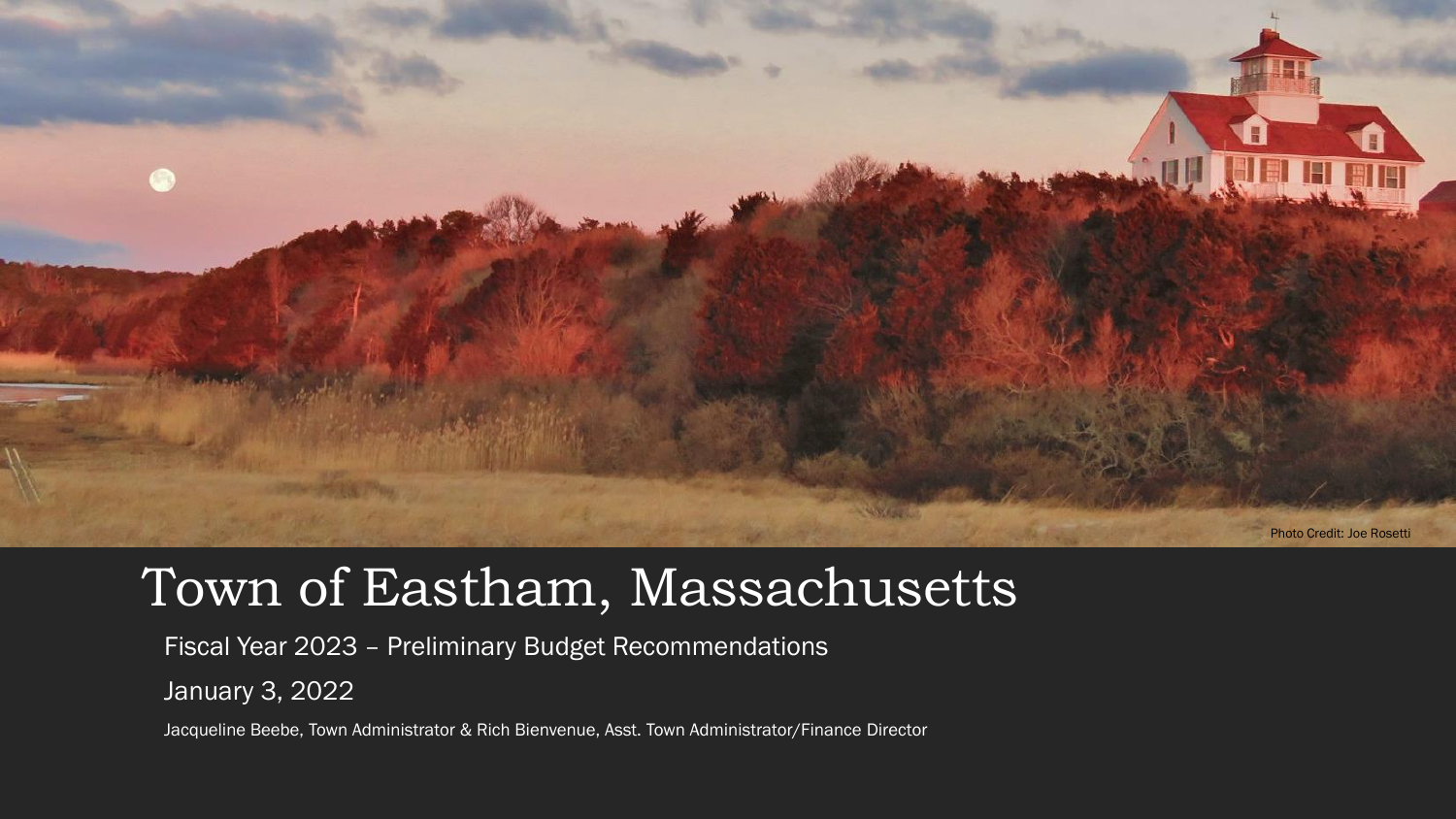*"The most important role of the leader is to set a clear direction, be transparent about how to get there, and stay the course."*

- IRENE ROSENFELD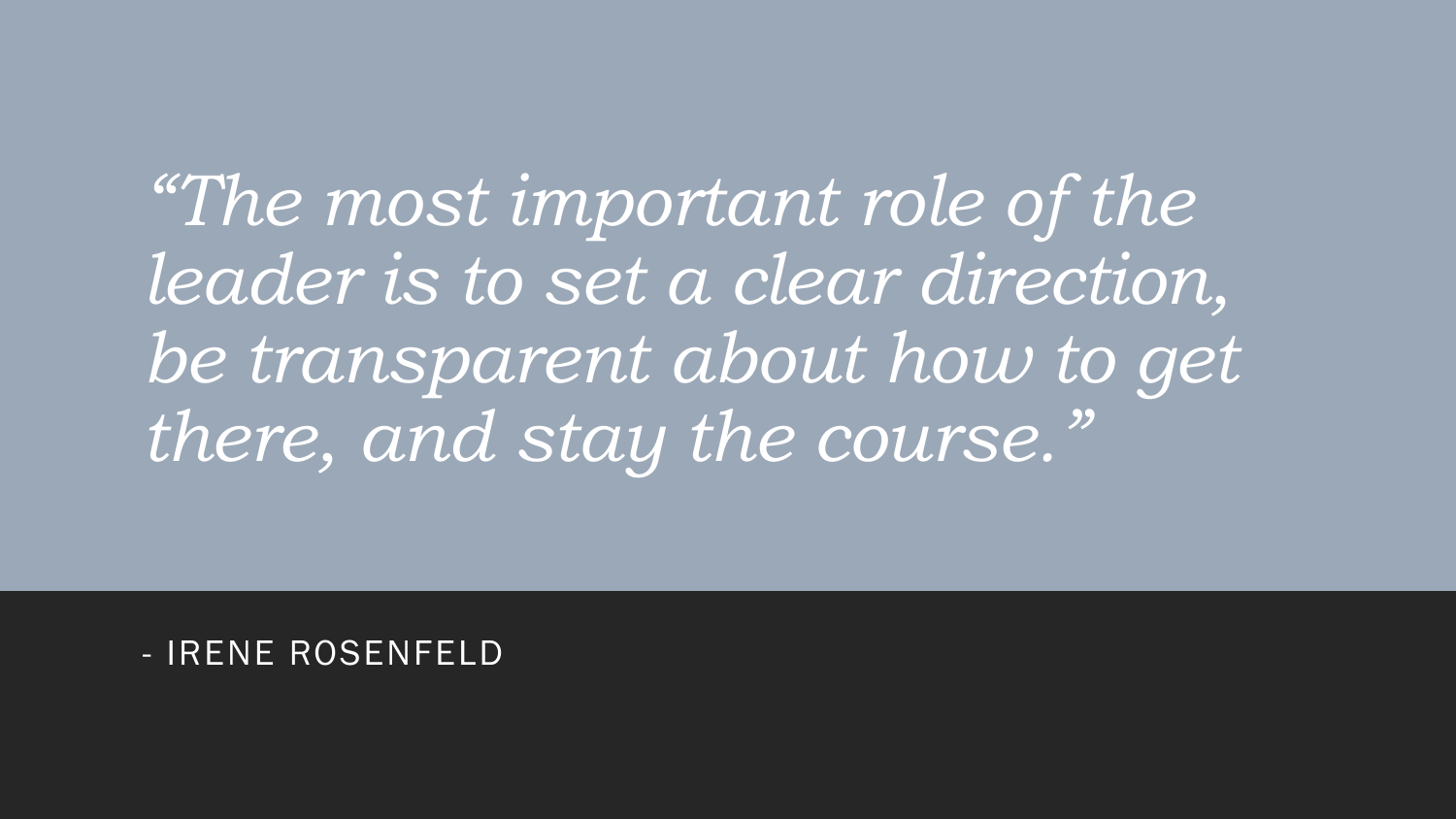# Budget Development



- Strategic Plan, Goals, Objectives
- Community Expectations
- Programs & Services
- Quality of Service & Service Delivery
- Areas of Improvement and Need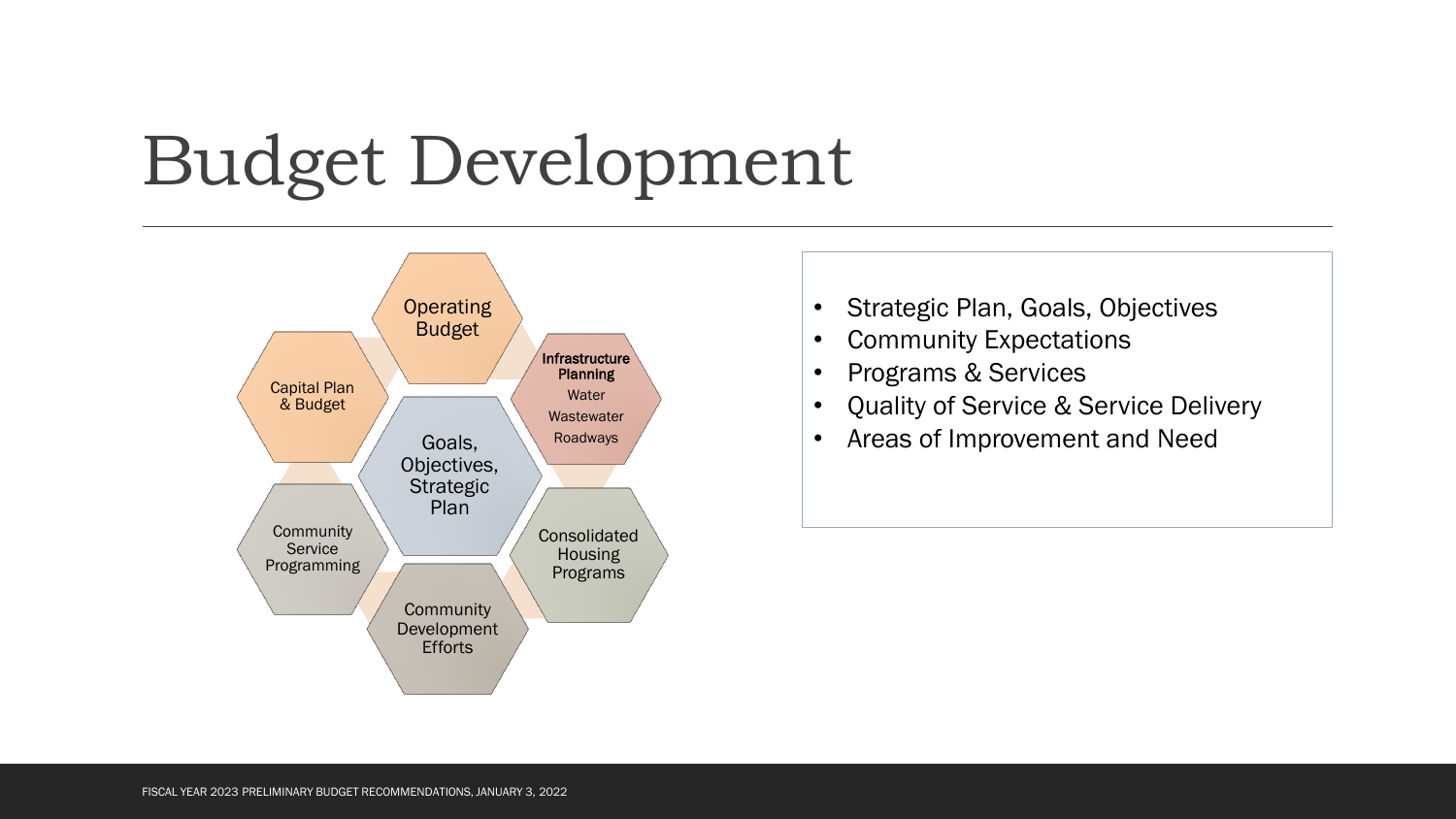# FY 2023 Budget Proposal

Level Service Operating Budget – while providing opportunity for improvement

Continued refinement of Capital Plan addressing deferred needs

Targeted assistance to expressed goals

Continues progress on current initiatives

Continued implementation of Strategic Plan, Community & Select Board goals.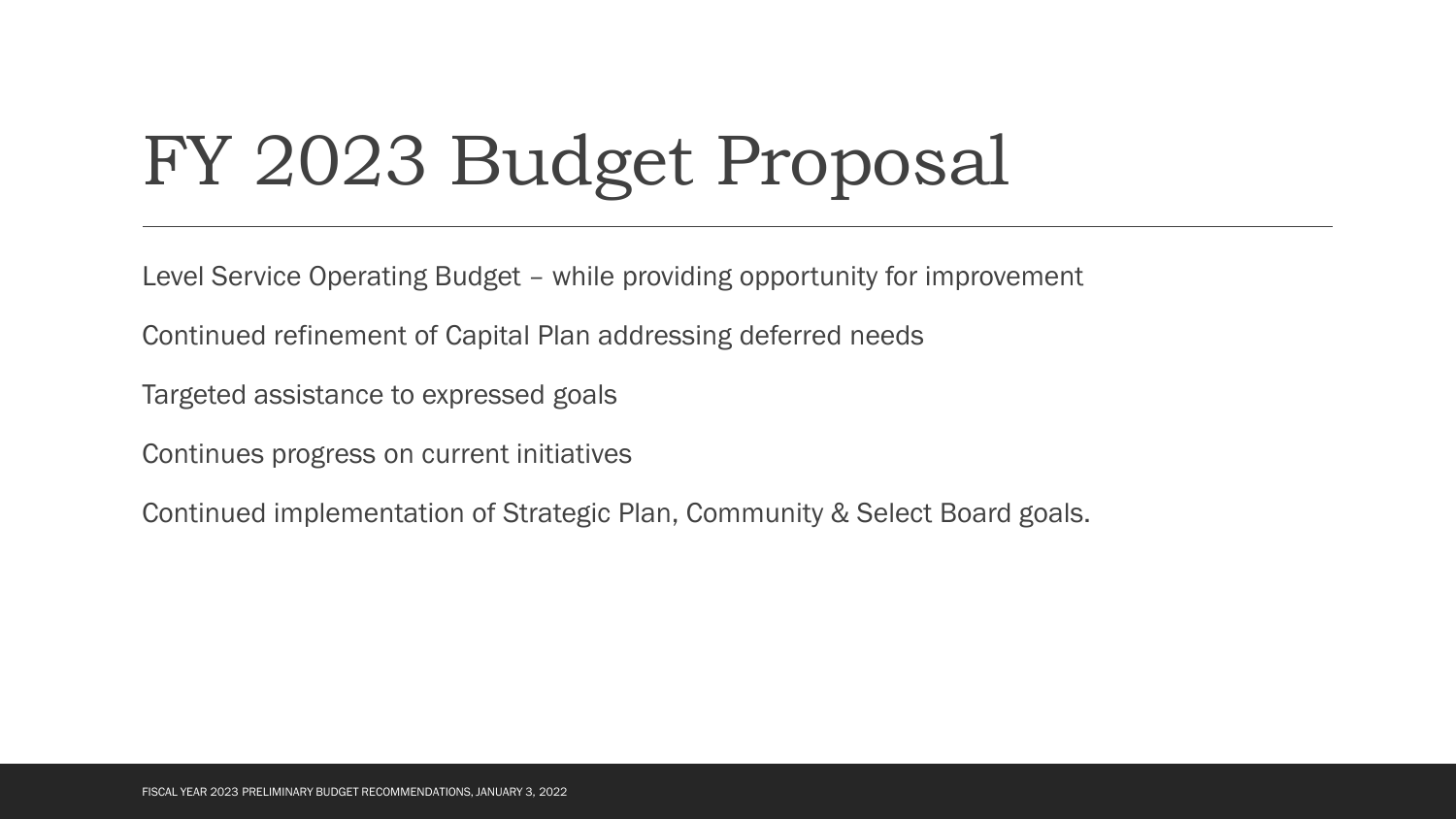#### TOWN OF EASTHAM, MASSACHUSETTS – GENERAL FUND (GF) BUDGET SUMMARY

|                                      | <b>Operating Budget</b> | <b>Capital Budget</b> | <b>Other Budget Items</b> | <b>Total GF FY 23</b> | <b>Total GF FY 22</b> |
|--------------------------------------|-------------------------|-----------------------|---------------------------|-----------------------|-----------------------|
| <b>APPROPRIATIONS</b>                |                         |                       |                           |                       |                       |
| <b>General Govt, Services</b>        | 3,176,463               |                       | 125,000                   | 3,301,463             | 3,137,105             |
| <b>Community Services</b>            | 1,703,185               |                       | 900,000                   | 2,603,185             | 1,634,757             |
| <b>Public Safety</b>                 | 5,479,214               |                       |                           | 5,479,214             | 5,230,893             |
| <b>Public Works</b>                  | 2,296,974               |                       |                           | 2,296,974             | 2,229,242             |
| <b>Unallocated Expenditures</b>      | 6,871,165               |                       | 810,000                   | 7,681,165             | 7,397,549             |
| Debt Service                         | 6,122,748               |                       |                           | 6,122,748             | 4,982,264             |
| Education                            | 9,848,606               |                       |                           | 9,848,606             | 9,495,295             |
| Capital Plan                         |                         | 1,909,374             |                           | 1,909,374             | 1,809,686             |
| <b>Subtotal Local Appropriations</b> | 35,498,355              | 1,909,374             | 1,835,000                 | 39,242,729            | 35,916,791            |
| <b>State Assessments</b>             | 706,411                 |                       |                           | 706,411               | 688,509               |
| <b>Total Appropriations</b>          | 36,204,766              | 1,909,374             | 1,835,000                 | 39,949,140            | 36,605,300            |
| <b>FUNDING</b>                       |                         |                       |                           |                       |                       |
| <b>Property Taxes</b>                | 30,892,508              | 425,000               |                           | 31,317,508            | 29,174,589            |
| Less: Provision for A&E              | (250,000)               |                       |                           | (250,000)             | (238, 504)            |
| <b>Local Receipts</b>                | 4,014,100               |                       |                           | 4,014,100             | 3,721,558             |
| <b>State Aid</b>                     | 637,572                 |                       |                           | 637,572               | 625,071               |
| <b>Other Available Funds</b>         | 910,586                 | 25,000                |                           | 935,586               | 1,158,586             |
| Free Cash                            |                         | 1,459,374             | 1,835,000                 | 3,294,374             | 2,164,000             |
| <b>Total Funding</b>                 | 36,204,766              | 1,909,374             | 1,835,000                 | 39,949,140            | 36,605,300            |

- Balanced & structurally sound Recurring revenues fund recurring expenditures
- Utilizes conservative budgeting principles.
- Contributes to building of financial reserves.
- Maintains operational flexibility.
- Adequate funding of Capital Improvement Plan.
- Addresses Select Board goals and Strategic Plan.
- In compliance with Financial Management Policies & best practices.
- Proposition 2  $\frac{1}{2}$  Override Required.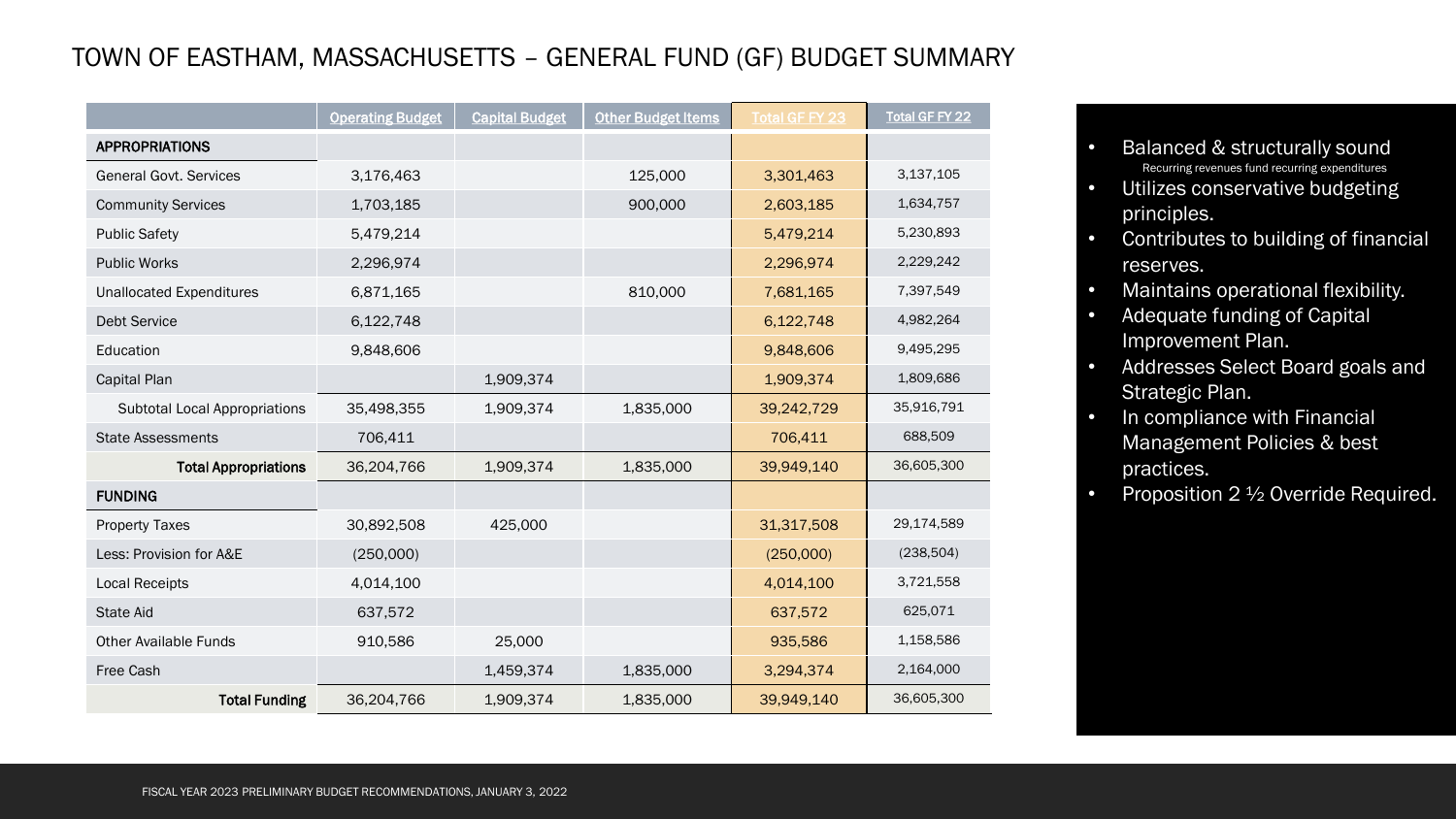# Funding

TOWN OF EASTHAM, MASSACHUSETTS FY 2023 PRELIMINARY BUDGET RECOMMENDATIONS JANUARY 3, 2022

**Second** 2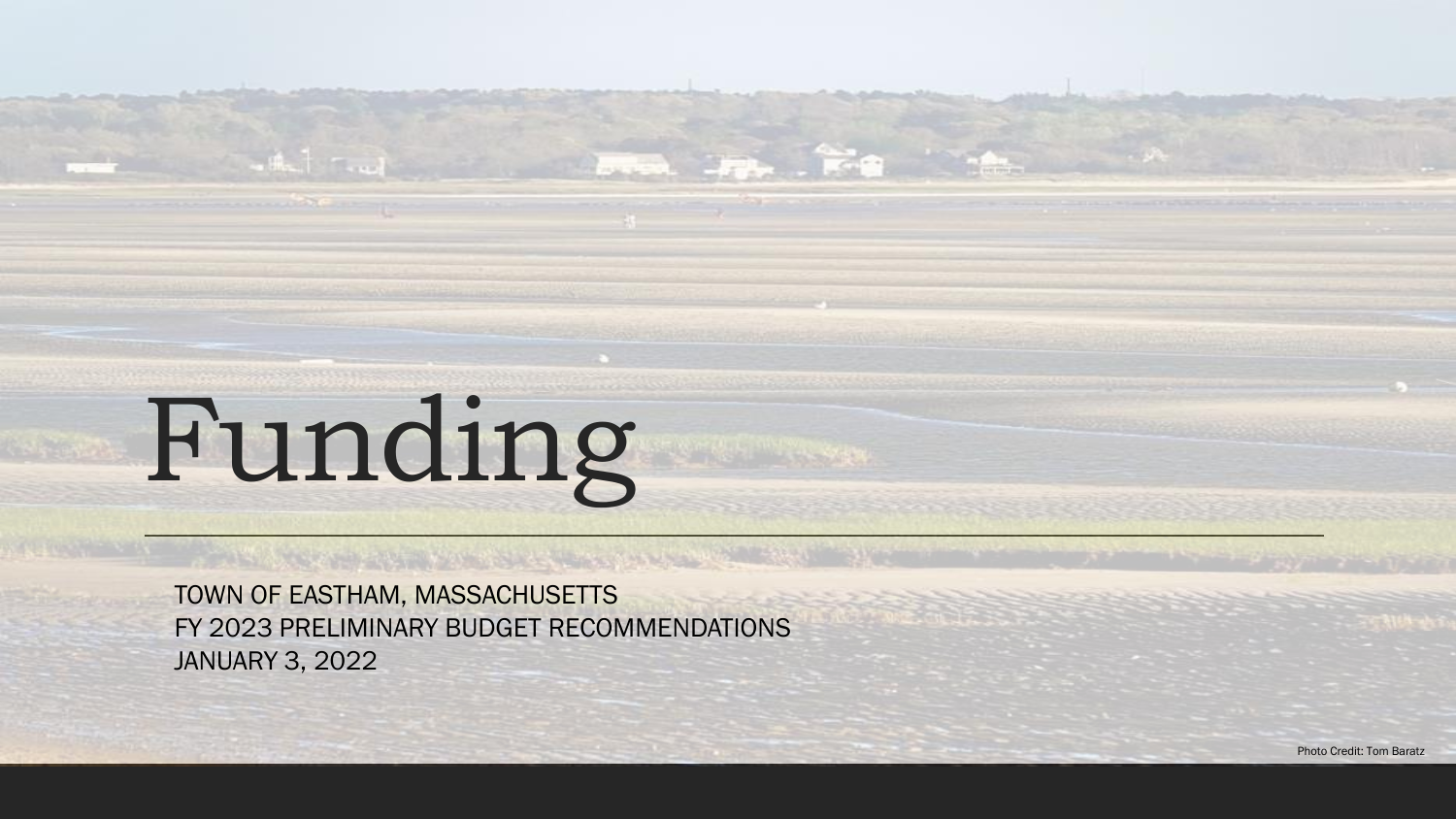## Funding – Property Taxes

Provides funding for 85% of Operating Budget, and 78% of total budget. (Prior Year 86% and 80%, respectively)

Historically, in the lowest third of average tax burden in the Commonwealth. Expect to maintain approx. position.

Projected \$177 average increase vs. \$133 prior FY, a 3.48% increase.

Capital and Supplemental Budget Items fully funded. Operating Budget requires \$500k override approval to maintain level service approach.

Adds 13.2 cents on to tax rate, costs Avg SFH \$81

No recent general overrides, despite several additions to services. (2015 – 9 Years)

Most recent overrides were specific measures that remain funded, i.e. Family Support Package, FD Staffing and Capital Plan funding.

Based upon budgetary pressures, i.e. wage and general inflation operating overrides can be expected every 4-6 years. Developing new approaches to address these issues.

|                                      | <b>FY 2020</b>       | <b>FY 2021</b>       | <b>FY 2022</b>              | FY 2023<br>Projected |  |  |
|--------------------------------------|----------------------|----------------------|-----------------------------|----------------------|--|--|
| <b>Property Tax Levy Calculation</b> |                      |                      |                             |                      |  |  |
| Prior Levy                           | 21,114,727           | 21,761,860           | 23,383,474                  | 24,107,335           |  |  |
| 2.5% Incr.                           | 527,868              | 544,047              | 584,587                     | 602,683              |  |  |
| New Growth                           | 119,330              | 187,001              | 139,274                     | 140,000              |  |  |
| Override                             |                      | 890,500              |                             | 500,000              |  |  |
| Subtotal                             | 21,761,925           | 23,383,408           | 24,107,335                  | 25,350,018           |  |  |
| Exclusions                           | 4,753,465            | 4,986,821            | 5,094,319                   | 5,967,992            |  |  |
| Max. Levy                            | 26,515,390           | 28,370,229           | 29,201,654                  | 31,318,010           |  |  |
| <b>Actual Levy</b>                   | 26,500,139           | 28,366,748           | 29,174,589                  | 31,317,507           |  |  |
| <b>Excess Levy</b>                   | 15,251               | 3,481                | 27,064                      | 503                  |  |  |
| <b>Property Taxpayer Impact</b>      |                      |                      |                             |                      |  |  |
| Valuation                            | 3,039,006 B          | 3,090,059 B          | 3,400,301 B                 | 3,774,335 B          |  |  |
| <b>Tax Rate</b>                      | 8.72                 | 9.18                 | 8.58                        | 8.30                 |  |  |
| Avg. SF Value /<br>Median            | 511,743/<br>440,100  | 521,408/<br>449,800  | 573,468/<br>493,400         | 613,611/<br>527,000  |  |  |
| Avg/Md SF Tax<br>(Rank out of 351)   | 4,462 / 3,838<br>130 | 4,787 / 4,129<br>136 | 4,920 / 4,233<br><b>TBD</b> | 5,091 / 4,374        |  |  |
| % Per Capita<br>Income (Rank)        | 13.18% (93rd)        | 13.31%               | 12.74%                      | <b>TBD</b>           |  |  |

FISCAL YEAR 2023 PRELIMINARY BUDGET RECOMMENDATIONS, JANUARY 3, 2022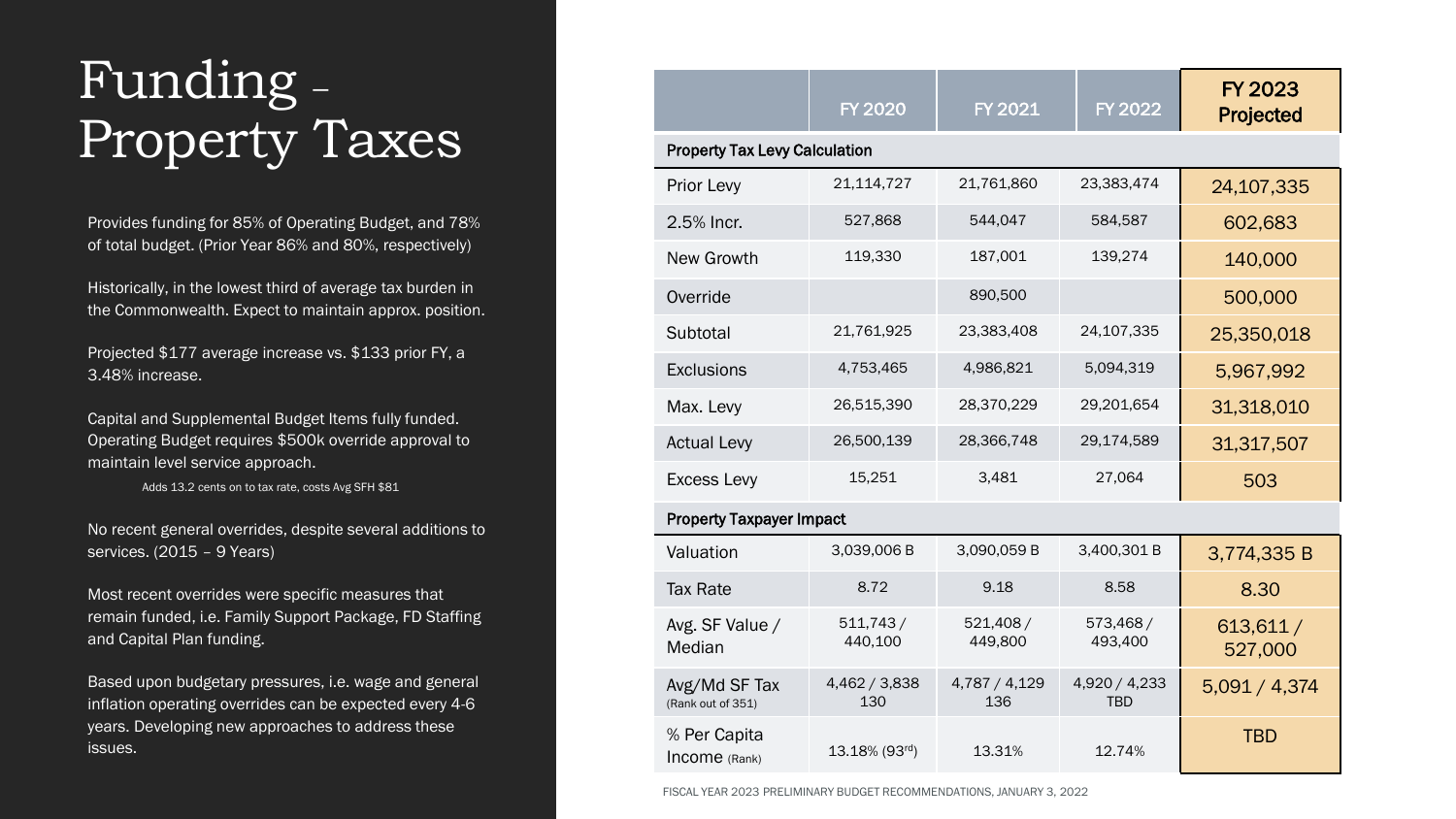## Funding – **Estimated Receipts**

Provides funding for about 13% of operating and 12% of total budget. (Prior year 12% of total).

Local receipts budgeted for FY 23 % of FY 21 actual receipts:

86.5% of local receipts, exclusive of STR receipts / use.

77.2% of total local receipts

94.2% of local receipts, less STR's

88.2% of local receipts, exclusive of STR and Solid Waste Fee receipts and use.

STR receipts budgeted to the extent Select Board funded items, including: TCP debt svc; Housing Coord; Rental Inspector.

Does not reflect budgeted amounts for 2% increase in rooms tax or for Cannabis Excise or host fees beginning to be collected in FY 22.

> These unbudgeted amounts will be reflected in future Free Cash generation and apportioned in accordance w/ Select Board goals/direction.

Do not reflect any fee increases – recommended to begin minimizing impacts in future years.

|                                 | <b>FY 2019</b><br><b>Actual</b> | <b>FY 2020</b><br><b>Actual</b> | <b>FY 2021</b><br><b>Actual</b> | <b>FY 2022</b><br><b>Budget</b> | <b>FY 2023</b><br><b>Budget</b> |
|---------------------------------|---------------------------------|---------------------------------|---------------------------------|---------------------------------|---------------------------------|
| <b>Motor Vehicle Excise</b>     | 894,619                         | 854,624                         | 950,415                         | 810,000                         | 850,000                         |
| <b>Meals Excise</b>             | 100,514                         | 127,986                         | 111,874                         | 100,000                         | 120,000                         |
| Rooms Excise                    | 293,672                         | 227,325                         | 141,239                         | 140,000                         | 160,000                         |
| <b>Short-term Rental Excise</b> |                                 | 387,068                         | 937,726                         | 48,800                          | 327,100                         |
| Cannabis Excise/Host Fees       |                                 |                                 |                                 |                                 |                                 |
| Solid Waste Fees                | 791,370                         | 894,223                         | 964,875                         | 780,000                         | 780,000                         |
| <b>Recreation Fees</b>          | 481,567                         | 497,111                         | 627,523                         | 475,000                         | 500,000                         |
| Licenses/Permits                | 670,597                         | 524,262                         | 652,767                         | 520,000                         | 550,000                         |
| <b>Departmental Fees</b>        | 573,157                         | 580,244                         | 473,872                         | 470,000                         | 473,000                         |
| Interest                        | 97,907                          | 102,492                         | 22,774                          | 20,000                          | 22,000                          |
| Penalties & Charges             | 106,949                         | 132,734                         | 110,857                         | 90,000                          | 90,000                          |
| Misc. and other                 | 188,281                         | 181,718                         | 204,761                         | 267,758                         | 142,000                         |
| <b>Subtotal Local Receipts</b>  | 4,198,633                       | 4,509,787                       | 5,198,683                       | 3,721,558                       | 4,014,100                       |
| State Aid                       | 563,835                         | 564,861                         | 567,309                         | 625,071                         | 637,572                         |
| <b>Total Estimated Receipts</b> | 4,762,468                       | 5,074,648                       | 5,765,992                       | 4,346,629                       | 4,651,672                       |
|                                 |                                 |                                 |                                 |                                 |                                 |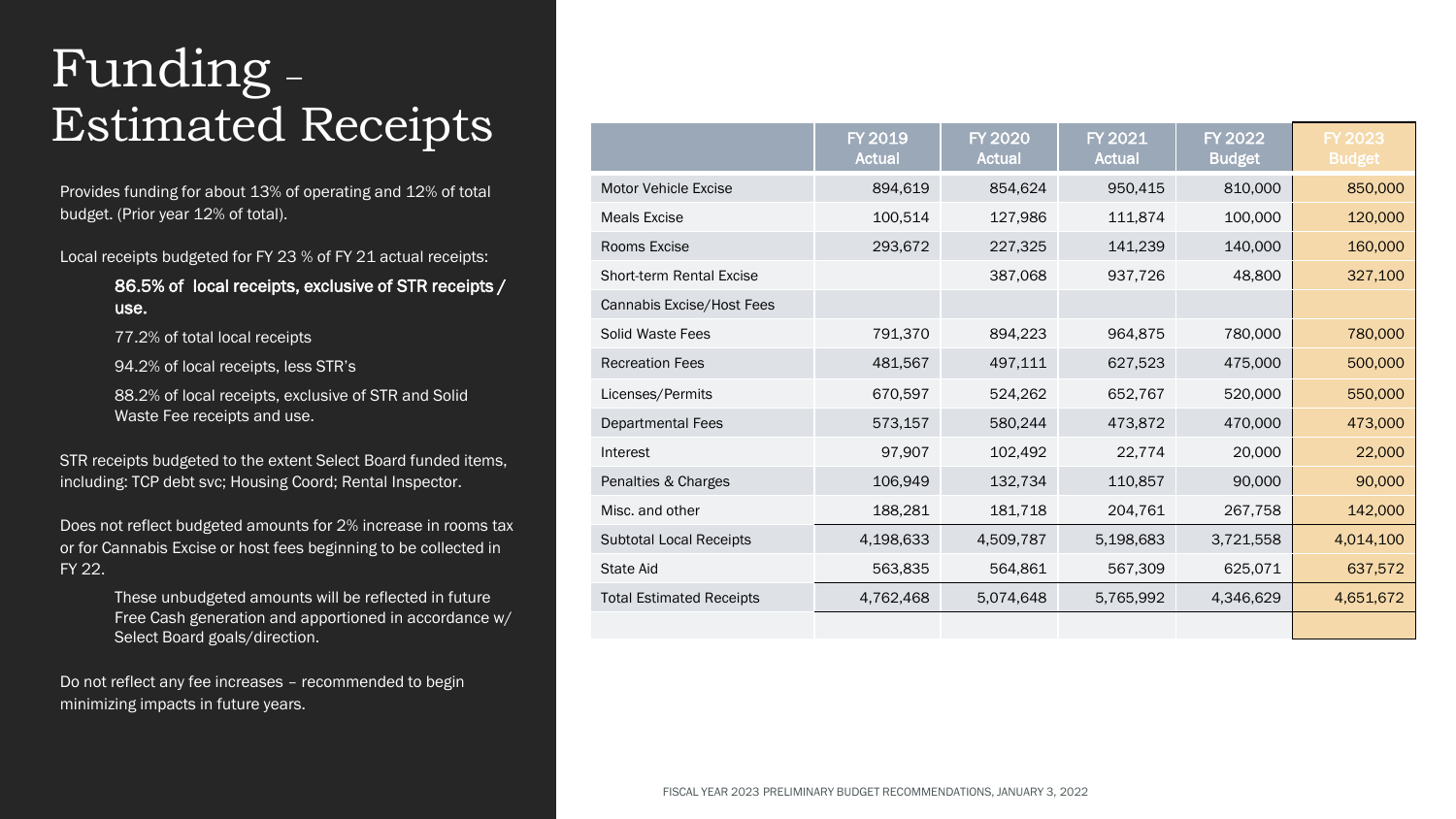## Funding – Other Avail. Funds

Provides funding for about 2% of operating and 10% of total budget. (Prior year 8% of total).

Amounts funding operating budgets are recurring revenues.

Amounts funding capital budgets are available – projections completed to ensure ongoing capital funds in future years.

Anticipated Free Cash of \$3.9 million. Amount appropriated maintains a General Fund reserve of approximately \$600k.

See FY 21 year-end financial recap presentation regarding Free Cash generation.

> Generated by conservative revenue budgeting and savings on appropriations.

Necessary for adequate funding of Capital Plan.

Necessary to maintain top-tier bond rating.

Free Cash generated from select receipts not budgeted by Select Board directive are identified and allocated in accordance with Select Board goals/objectives.

|                                    | FY 2019<br><b>Budget</b> | <b>FY 2020</b><br><b>Budget</b> | FY 2021<br><b>Budget</b> | FY 2022<br><b>Budget</b> | FY 2023<br><b>Budget</b> |
|------------------------------------|--------------------------|---------------------------------|--------------------------|--------------------------|--------------------------|
| <b>Operating Budget</b>            |                          |                                 |                          |                          |                          |
| <b>PEG Access Fund</b>             | 90,000                   | 115,000                         | 105,000                  | 115,000                  | 120,000                  |
| Ambulance Fund - Salaries          | 270,000                  | 450,000                         | 520,000                  | 535,000                  | 535,000                  |
| Ambulance Fund - Lease pymts.      |                          |                                 |                          | 233,186                  | 233,186                  |
| Septic Betterment Fund             | 20,400                   | 20,400                          | 20,400                   | 20,400                   | 20,400                   |
| Waterways Fund                     | 6,000                    | 2,000                           | 2,000                    | 2,000                    | 2,000                    |
| <b>Library Trustees</b>            |                          | 24,400                          | 30,000                   |                          |                          |
| Free Cash                          | <b>XX</b>                | XX                              | 65,000                   |                          |                          |
| Subtotal OAF                       |                          |                                 | 742,400                  | 905,586                  | 910,586                  |
| Capital & Other                    |                          |                                 |                          |                          |                          |
| PEG Access Fund - capital          |                          |                                 | 8,500                    | 20,000                   | 10,000                   |
| Ambulance Fund - capital           | 205,000                  | 50,000                          | 105,000                  | 15,000                   | 15,000                   |
| Re-appropriated articles - capital |                          |                                 |                          | 200,000                  |                          |
| Subtotal OAF                       | 205,000                  | 50,000                          | 113,500                  | 235,000                  | 25,000                   |
|                                    |                          |                                 |                          |                          |                          |
| Free Cash - Reserves               |                          |                                 |                          | 1,050,000                | 810,000                  |
| Free Cash - Capital & other        | XX                       | XX                              | 608,400                  | 899,000                  | 2,484,374                |
| <b>Subtotal Free Cash</b>          |                          |                                 | 608,400                  | 1,949,000                | 3,294,374                |
| Grand Total OAF & Free Cash        |                          |                                 | 1,464,300                | 3,089,586                | 4,229,960                |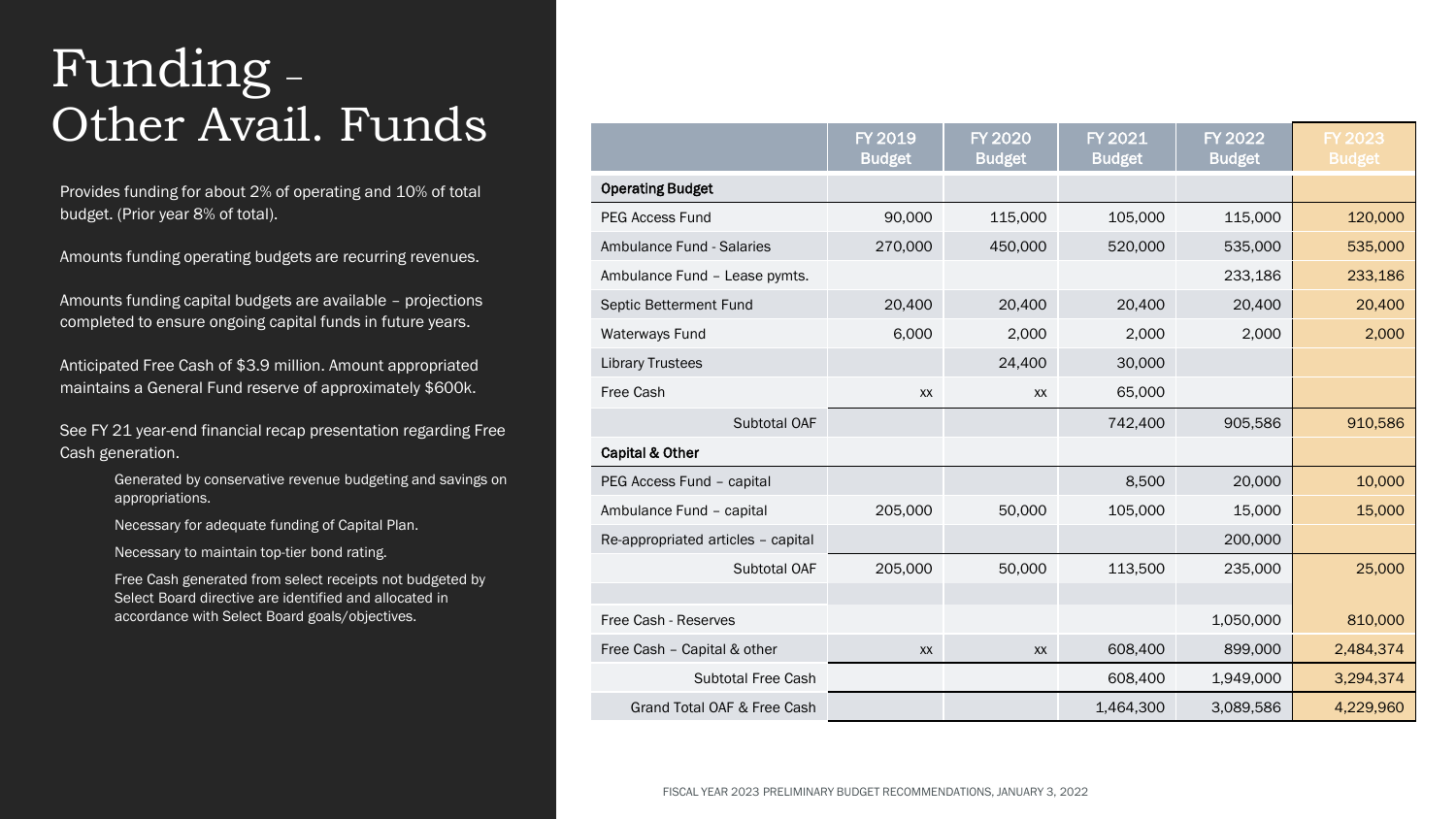# Appropriations

TOWN OF EASTHAM, MASSACHUSETTS FY 2023 PRELIMINARY BUDGET RECOMMENDATIONS JANUARY 3, 2022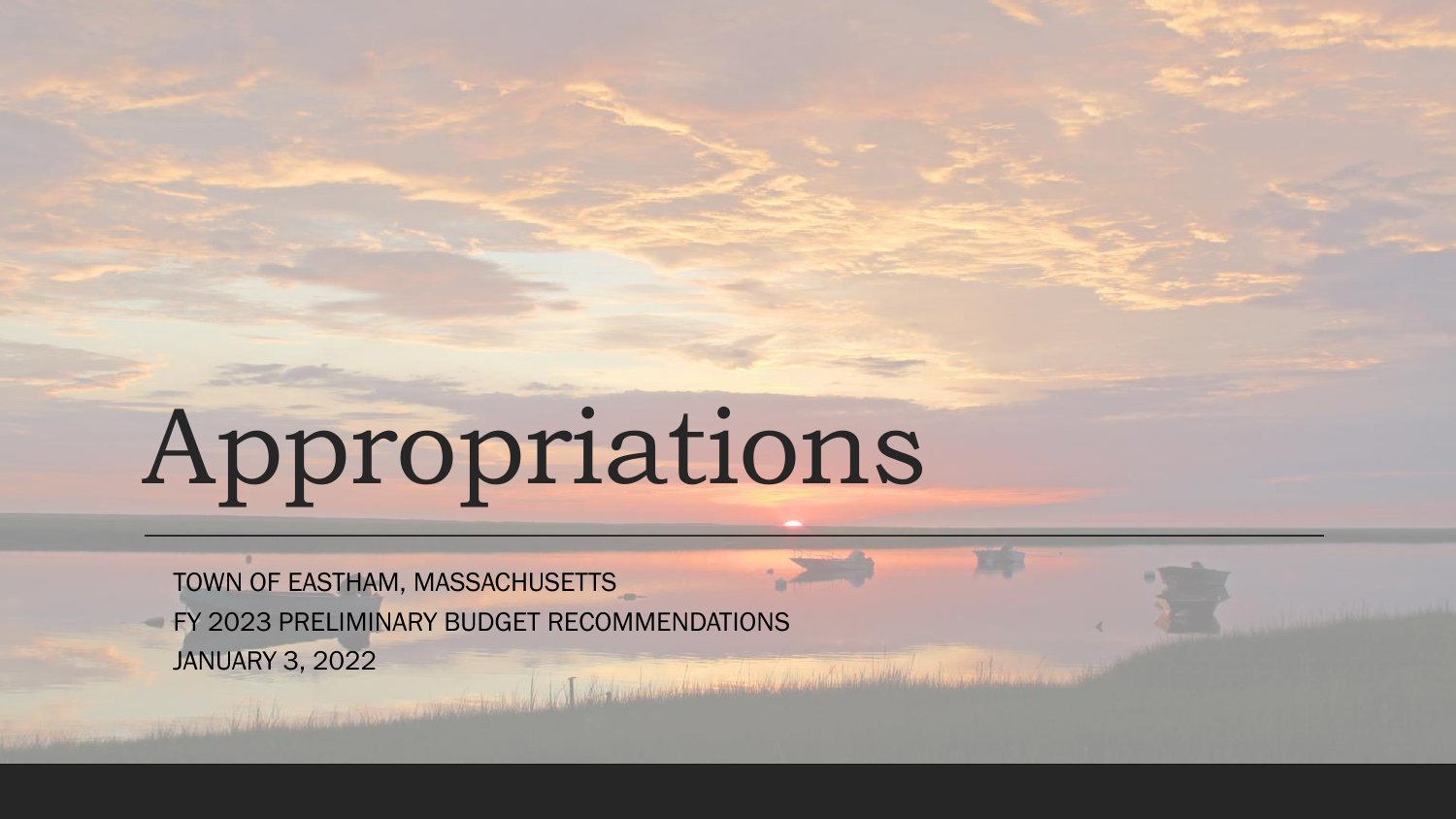### Appropriations – Operating Budget

- Provides for contractual wage increases.
- No new positions added
	- Some position contemplated and should be considered for future.
- Provides for full-time hours for Housing Coord.
- Provides for vendor contractual increases.
- Department expense budgets otherwise level-funded.
	- Approx. \$35,000 in requested expense increases deferred.
	- Approx. \$87,500 in requested OT/holiday increases deferred.
	- Not funding will put pressure on budget & reduce Free Cash. Reserve Fund increased nominally to help manage.
- Debt Service increases largely due to ongoing water project.
	- Expected to reach its peak in FY 2025, then decline.
	- Addition of lease payments for FD Quint (previously approved) funded by Ambulance Fund.
- Several Appropriations listed are funded from non-levy sources
- Educational Assessments are placeholders until known.

| <b>Budget Element</b>         | <b>FY 22</b><br><b>Final</b> | <b>FY 23</b><br>Preliminary | \$ Change | % Change |
|-------------------------------|------------------------------|-----------------------------|-----------|----------|
| Elected & General             | 113,000                      | 138,000                     | 25,000    | 22.12%   |
| <b>Town Administration</b>    | 599,699                      | 630,835                     | 31,136    | 5.19%    |
| <b>Municipal Finance</b>      | 1,463,415                    | 1,554,358                   | 90,943    | 6.21%    |
| Town Clerk & Elections        | 181,418                      | 185,579                     | 4,161     | 2.29%    |
| <b>Community Development</b>  | 613,654                      | 667,691                     | 54,037    | 8.81%    |
| <b>Public Safety</b>          | 5,253,304                    | 5,479,214                   | 225,910   | 4.30%    |
| Education                     | 9,495,295                    | 9,848,606                   | 353,311   | 3.72%    |
| <b>Public Works</b>           | 2,179,242                    | 2,296,974                   | 117,732   | 5.40%    |
| <b>Community Services</b>     | 1,634,757                    | 1,703,185                   | 68,428    | 4.19%    |
| Unallocated                   | 6,347,550                    | 6,871,165                   | 523,615   | 8.25%    |
| <b>Debt Service</b>           | 4,982,264                    | 6,122,748                   | 1,140,484 | 22.89%   |
| <b>Total Operating Budget</b> | 32,863,598                   | 35,498,355                  | 2,581,666 | 8.02%    |
|                               |                              |                             |           |          |
| <b>Town Salaries</b>          | 9,707,563                    | 10,170,895                  | 463,332   | 4.77%    |
| Town Expense                  | 8,678,476                    | 9,356,106                   | 677,630   | 7.81%    |
| <b>Educational Services</b>   | 9,495,295                    | 9,848,606                   | 353,311   | 3.72%    |
| <b>Debt Service</b>           | 4,982,264                    | 6,122,748                   | 1,140,484 | 22.89%   |
| <b>Total Operating Budget</b> | 32,863,598                   | 35,498,355                  | 2,581,666 | 8.02%    |

FISCAL YEAR 2023 PRELIMINARY BUDGET RECOMMENDATIONS, JANUARY 3, 2022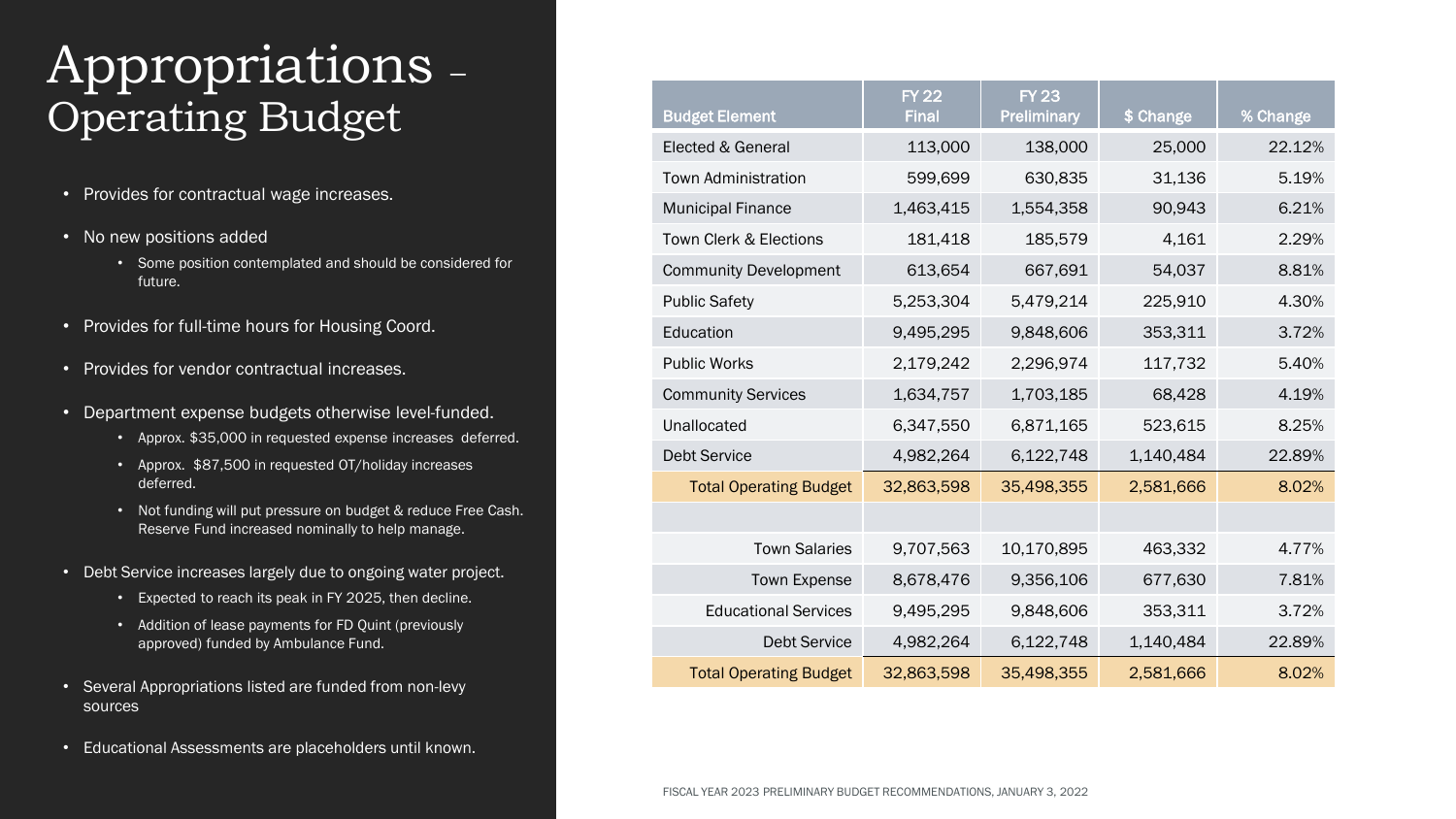### Appropriations – Capital Budget

- Based upon continued improvement in developing 5- Year Capital Plan.
- More comprehensive includes anticipated non-levy items.
- Deliberative process, including justification of need, prioritization of requests, and review with Finance Committee of draft plan/budget requests.
- Utilizes \$400,000 of tax levy funded via prior override for recurring fleet and dept. equipment replacement.
- Being impacted by current supply chain issues, inflationary pressures, and bid environment.
- Recommended plan requests:
	- Funding of routing requests in a capital budget article
	- No borrowing trying to bundle items into future issue to minimize borrowing/issuance costs.
	- No capital exclusions

| <b>Funding Source</b>                      | <b>Amount</b> |
|--------------------------------------------|---------------|
| Tax Levy                                   | 425,000       |
| Free Cash                                  | 1,459,374     |
| Available Funds                            | 25,000        |
| <b>Subtotal Town Meeting Appropriation</b> | 1,909,374     |
| Chapter 90 Grant                           | 930,000       |
| <b>Other Grants</b>                        | 525,000       |
| <b>Total Capital Budget</b>                | 3,364,374     |

| <b>Summary of Requests</b>               | <b>Amount</b> | <b>Source</b>  |
|------------------------------------------|---------------|----------------|
| <b>Building/Facility Maintenance</b>     | 478,000       | Free Cash      |
| Local Road Improvements:                 |               |                |
| Planning & Design (Town/Rt. 6)           | 100,000       | Free Cash      |
| Intersection Improvement                 | 500,000       | Ch. 90         |
| Construction - Complete Streets Program  | 400,000       | Grant          |
| Landings, Culverts, Drainage             | 100,000       | Free Cash      |
| T-Time/TCP/COA site planning/development | 100,000       | Free Cash      |
| <b>Wastewater Planning</b>               | 350,000       | Free Cash      |
| DPW Recurring maintenance programs       | 80,000        | Free Cash/Levy |
| Fleet Replacement requests               | 732,750       | Various        |
| Equipment Replacement requests           | 273,624       | Various        |
| Sanitation Equipment                     | 125,000       | Free Cash      |
| <b>Community Internet</b>                | 100,000       | Grant          |
| <b>Energy Efficiency Improvements</b>    | 25,000        | Free Cash      |

FISCAL YEAR 2023 PRELIMINARY BUDGET RECOMMENDATIONS, JANUARY 3, 2022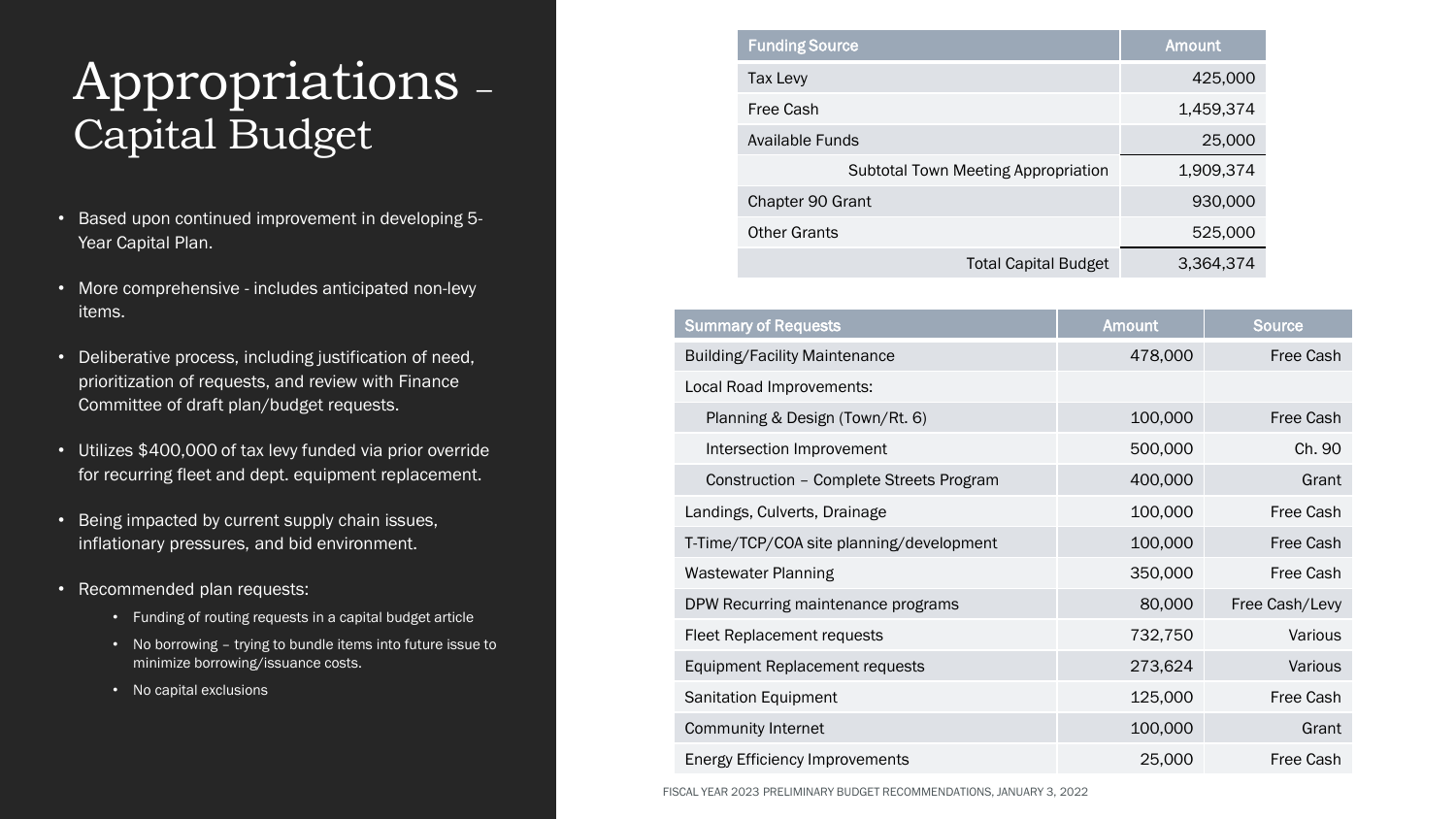### Appropriations – Other Budget Items

- Continued funding of reserves
	- Stabilization Fund will be in our target range.
	- Nominal funding of OPEB could be focus of larger future year contributions. Need long-term strategy.
	- IOD Fund, Expected to fund via operating budget, but current revenue environment didn't support. Nominal contribution to continue program.
- Other Budget Items
	- Funding necessary to achieve Town goals, but neither operating nor capital in nature.
- Housing Production Plan
	- Amount represents Free Cash generated from Short-Term Rental tax in FY 21.
	- Allocated to housing programs under development with the Housing Trust.

| <b>APPROPRIATIONS</b>           |               |                  |  |  |  |
|---------------------------------|---------------|------------------|--|--|--|
| <b>Element</b>                  | <b>Amount</b> | Source           |  |  |  |
| <b>Financial Reserves:</b>      |               |                  |  |  |  |
| <b>Stabilization Fund</b>       | 750,000       | Free Cash        |  |  |  |
| <b>OPEB Fund</b>                | 50,000        | Free Cash        |  |  |  |
| Injured on Duty Fund            | 10,000        | Free Cash        |  |  |  |
| <b>Other Budget Requests:</b>   |               |                  |  |  |  |
| <b>Nauset Estuary Study</b>     | 75,000        | <b>Free Cash</b> |  |  |  |
| <b>Applications Development</b> | 35,000        | Free Cash        |  |  |  |
| <b>Strategic Plan Updates</b>   | 15,000        | Free Cash        |  |  |  |
| <b>Housing Production Plan</b>  | 900,000       | Free Cash (STR)  |  |  |  |
| <b>Total Other Budget Items</b> | 1,835,000     |                  |  |  |  |

| PROJECTED BALANCES OF RESERVES |                        |              |                                   |  |  |
|--------------------------------|------------------------|--------------|-----------------------------------|--|--|
| <b>Reserve Fund</b>            | <b>Current Balance</b> | Contribution | <b>Expected Balance</b>           |  |  |
| Stabilization Fund             | 1,471,200              | 750,000      | 2,221,200<br>(6.2% of Op. Budget) |  |  |
| <b>OPEB Fund</b>               | 611,200                | 50,000       | 661,200                           |  |  |
| Injured on Duty Fund           | 72,100                 | 10,000       | 82,100                            |  |  |
| <b>Unspent Free Cash</b>       |                        | (estimate)   | 600,000                           |  |  |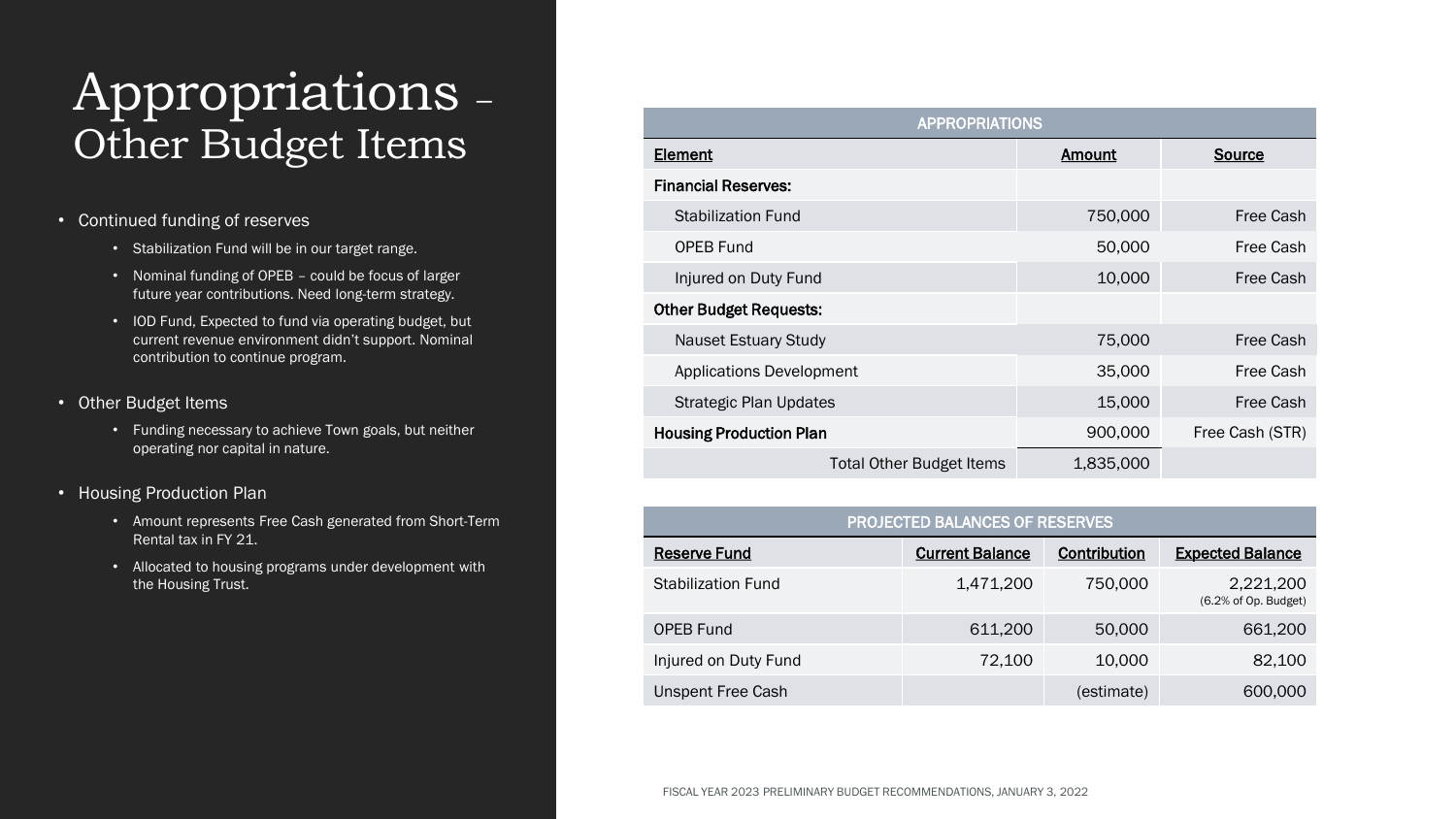# Other Budget Considerations

TOWN OF EASTHAM, MASSACHUSETTS FY 2023 PRELIMINARY BUDGET RECOMMENDATIONS JANUARY 3, 2022